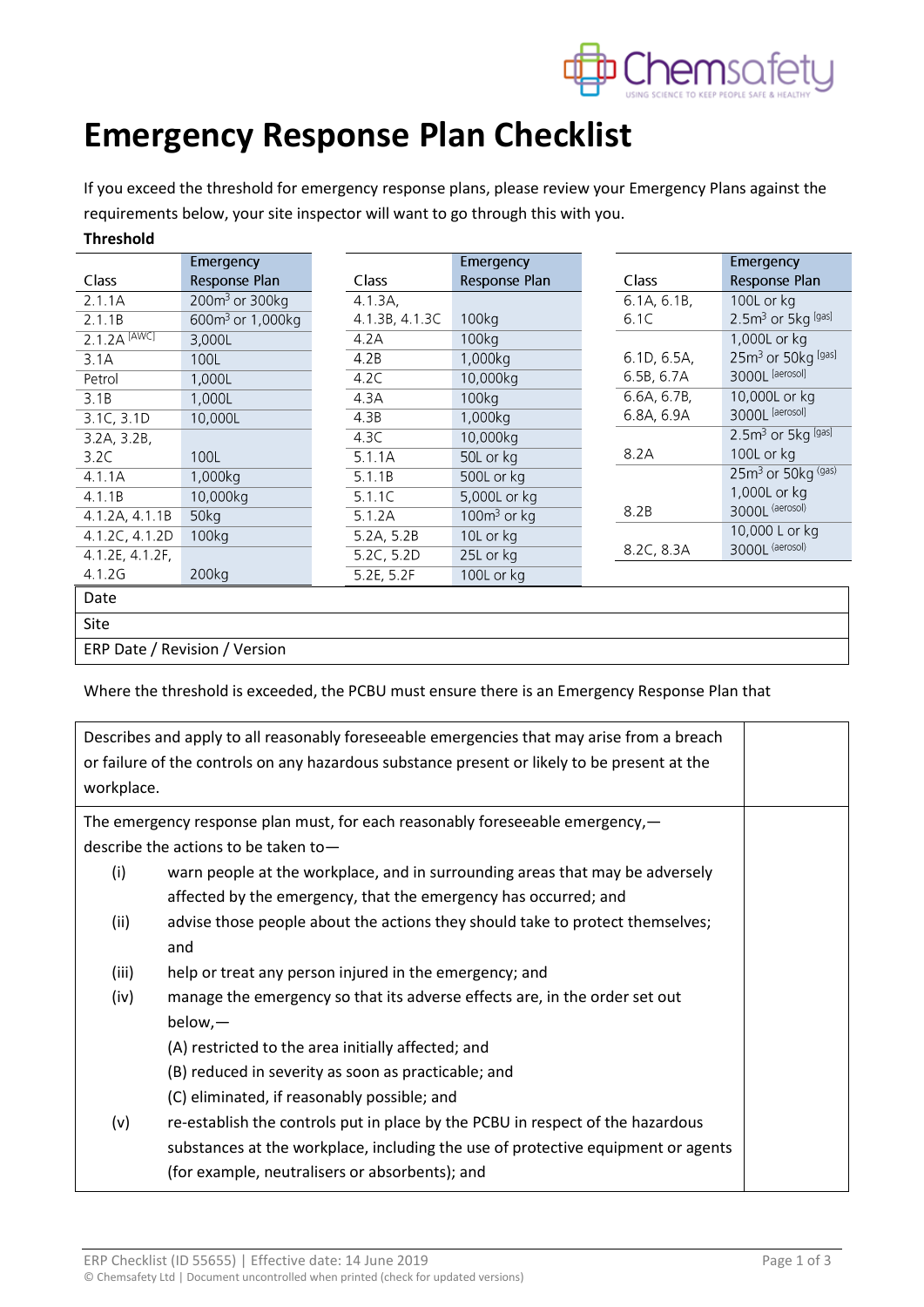

| Identify each person with responsibility for the actions described in paragraph (a) (or any part |                                                                                                  |                                                                                                |  |  |  |  |  |
|--------------------------------------------------------------------------------------------------|--------------------------------------------------------------------------------------------------|------------------------------------------------------------------------------------------------|--|--|--|--|--|
|                                                                                                  |                                                                                                  | of any of those actions) and give information on-                                              |  |  |  |  |  |
|                                                                                                  | (i)                                                                                              | how to contact the person; and                                                                 |  |  |  |  |  |
|                                                                                                  | (ii)                                                                                             | any skills the person is required to have; and                                                 |  |  |  |  |  |
|                                                                                                  | (iii)                                                                                            | any special training needed to deal with an emergency involving the substance;<br>and          |  |  |  |  |  |
|                                                                                                  | (iv)                                                                                             | any actions the person is expected to take; and                                                |  |  |  |  |  |
|                                                                                                  | Specify-                                                                                         |                                                                                                |  |  |  |  |  |
|                                                                                                  | (i)                                                                                              | how to obtain information about the hazardous properties of, and means of                      |  |  |  |  |  |
|                                                                                                  |                                                                                                  | controlling, the substance or substances that may be involved; and                             |  |  |  |  |  |
|                                                                                                  | (ii)                                                                                             | actions to be taken to contact any emergency service provider; and                             |  |  |  |  |  |
|                                                                                                  | (iii)                                                                                            | the purpose and location of each item of equipment or facilities to be used to                 |  |  |  |  |  |
|                                                                                                  |                                                                                                  | manage the emergency; and                                                                      |  |  |  |  |  |
|                                                                                                  | (iv)                                                                                             | how to decide which actions to take; and                                                       |  |  |  |  |  |
|                                                                                                  | (v)                                                                                              | the sequence in which actions should be taken; and                                             |  |  |  |  |  |
|                                                                                                  | Must provide-                                                                                    |                                                                                                |  |  |  |  |  |
|                                                                                                  |                                                                                                  | an inventory of hazardous substances present at the workplace; and                             |  |  |  |  |  |
|                                                                                                  |                                                                                                  | Must provide a site plan that shows the physical position of all hazardous substance locations |  |  |  |  |  |
|                                                                                                  |                                                                                                  | within the boundary of the workplace (if applicable).                                          |  |  |  |  |  |
| Must specify the type and location of the fire extinguishers provided in accordance with         |                                                                                                  |                                                                                                |  |  |  |  |  |
|                                                                                                  | regulation 5.3, and any extra fire-fighting equipment or facilities provided, if any of the      |                                                                                                |  |  |  |  |  |
|                                                                                                  |                                                                                                  | reasonably foreseeable emergencies identified in the plan is a fire; and                       |  |  |  |  |  |
| Must provide for the retention of any liquid or liquefied oxidising substance or organic         |                                                                                                  |                                                                                                |  |  |  |  |  |
| peroxide to prevent it from contacting any incompatible substance.                               |                                                                                                  |                                                                                                |  |  |  |  |  |
|                                                                                                  |                                                                                                  | Availability of equipment, facilities and people                                               |  |  |  |  |  |
|                                                                                                  |                                                                                                  | All equipment and facilities described in the emergency response plan and all responsible      |  |  |  |  |  |
|                                                                                                  | people described in the emergency response plan who are on duty are-                             |                                                                                                |  |  |  |  |  |
|                                                                                                  | (a) present at the location concerned; or                                                        |                                                                                                |  |  |  |  |  |
| (b) available to reach the location of the substance within the times specified in the plan; or  |                                                                                                  |                                                                                                |  |  |  |  |  |
|                                                                                                  | (c) in the case of a trained person, available to provide the advice or information specified in |                                                                                                |  |  |  |  |  |
|                                                                                                  |                                                                                                  | the plan within a time specified in the plan.                                                  |  |  |  |  |  |
|                                                                                                  |                                                                                                  | Availability of plan                                                                           |  |  |  |  |  |
|                                                                                                  |                                                                                                  | Plan is available to-                                                                          |  |  |  |  |  |
| (a) every person identified under regulation 5.7(3)(b) as being responsible for implementing     |                                                                                                  |                                                                                                |  |  |  |  |  |
| the plan or a specific part of it; and                                                           |                                                                                                  |                                                                                                |  |  |  |  |  |
| (b) every emergency service provider identified in the plan (must be submitted to FENZ).         |                                                                                                  |                                                                                                |  |  |  |  |  |